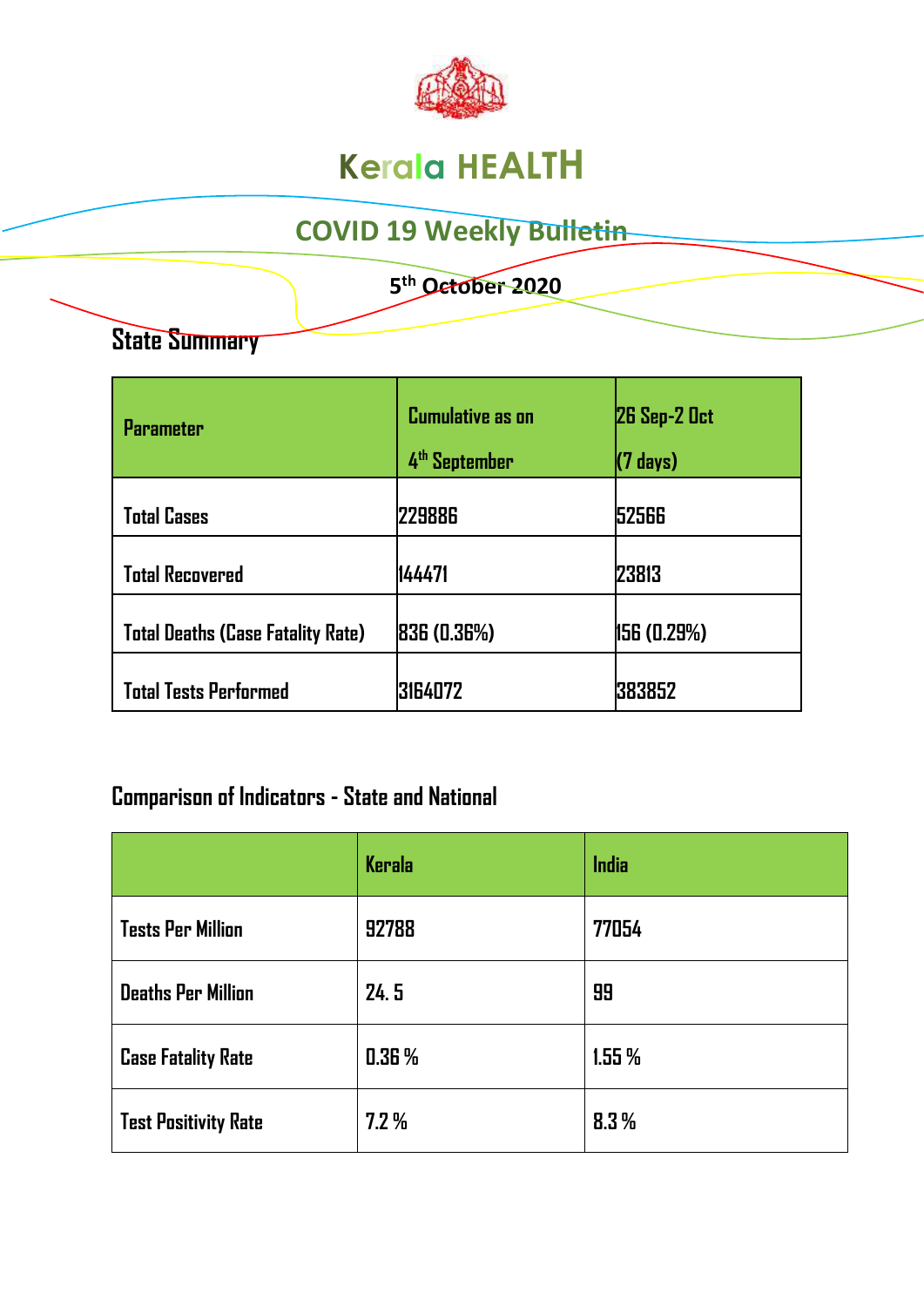



#### **Case Per Million- Weekly Data**

### **Weekly Trend - Doubling Time**

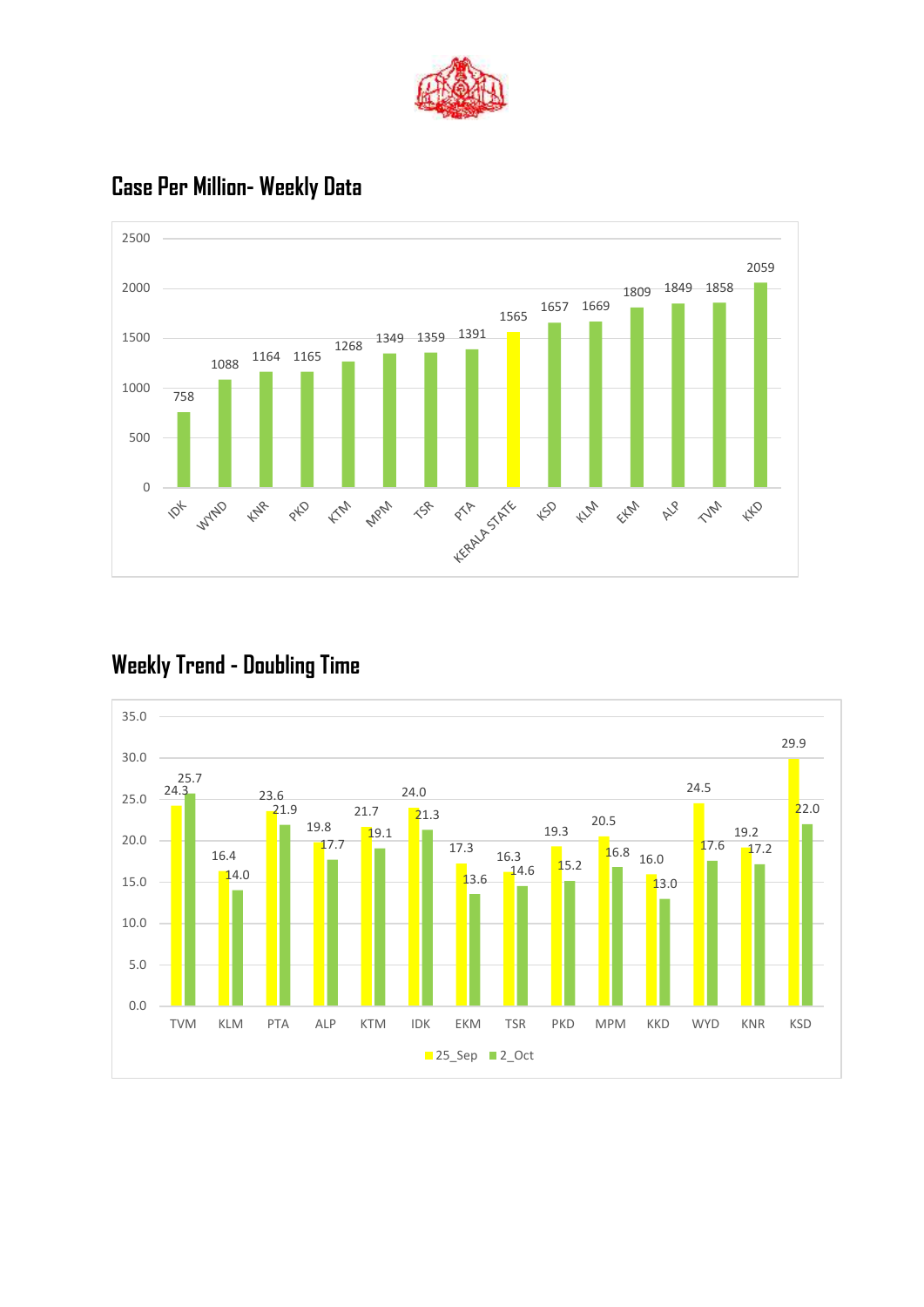



#### **Weekly Trend- Test Positivity Rate**

### **Week wise Summary of Tests & Positive Cases**

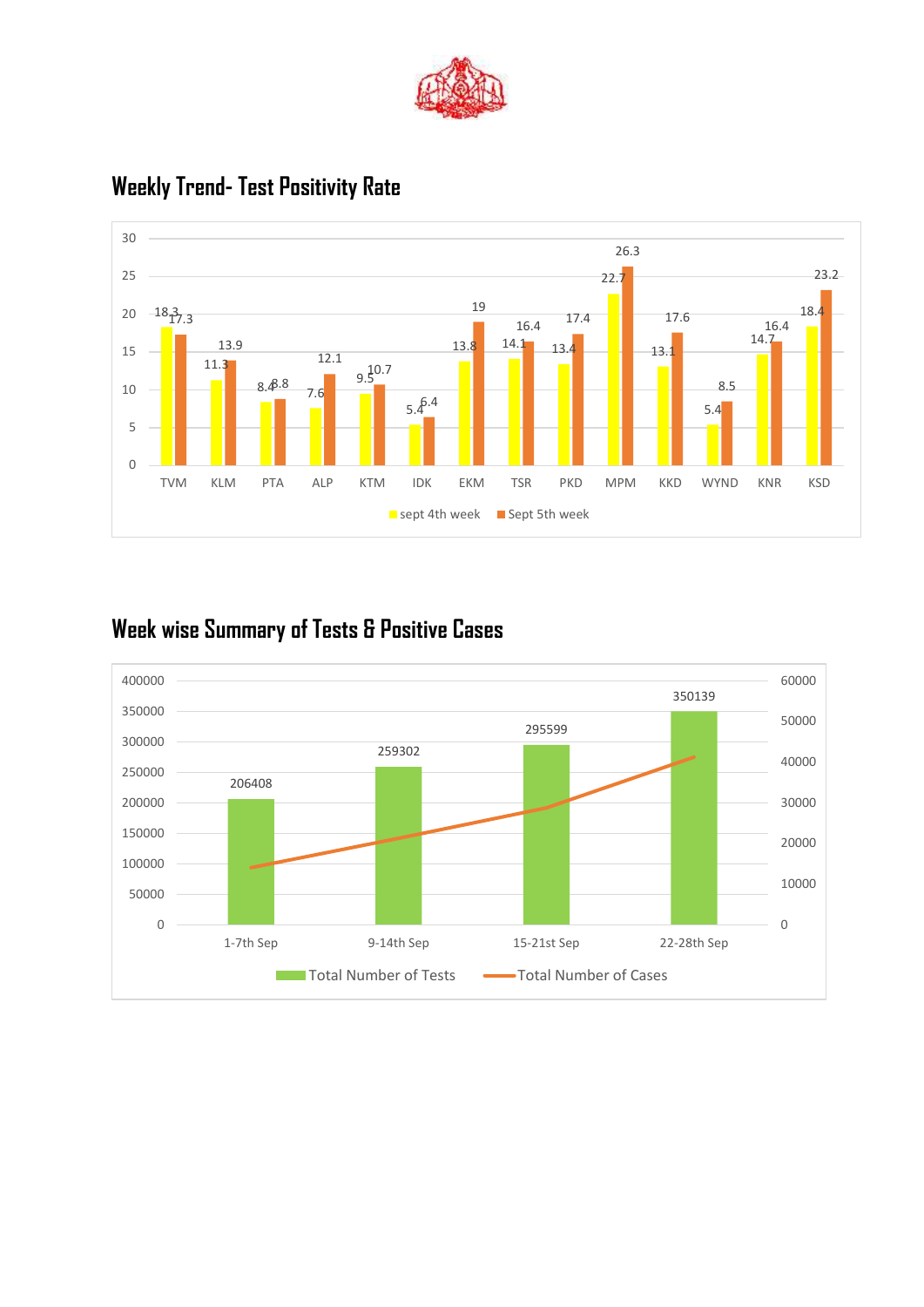

# **Summary of Clusters**

| <b>DISTRICT</b>  | <b>NO OF TOTAL</b><br><b>NO OF ACTIVE</b><br>NO OF<br><b>CLUSTERS</b><br><b>CLUSTERS</b> |                             | <b>TYPE OF CLUSTERS</b>   |                                    |                            |                    |    |
|------------------|------------------------------------------------------------------------------------------|-----------------------------|---------------------------|------------------------------------|----------------------------|--------------------|----|
|                  |                                                                                          | CONTAINED<br><b>CLUSTER</b> | LARGE<br><b>COMMUNITY</b> | <b>LIMITED</b><br><b>COMMUNITY</b> | CLOSED<br><b>COMMUNITY</b> | <b>INSTITUTION</b> |    |
| TRIVANDRUM       | 51                                                                                       | 28                          | 23                        | 11                                 | 14                         | 1                  | 2  |
| <b>KOLLAM</b>    | 43                                                                                       | 12                          | 31                        | 4                                  | 4                          | 1                  | 3  |
| PATHANAMTHITTA   | 24                                                                                       | 10                          | 14                        | 1                                  | 6                          | 1                  | 2  |
| <b>ALAPPUZHA</b> | 26                                                                                       | 13                          | 13                        | 8                                  | 3                          | 0                  | 2  |
| KOTTAYAM         | 18                                                                                       | 8                           | 10                        | 0                                  | 0                          | 0                  | 8  |
| <b>IDUKKI</b>    | 21                                                                                       | 2                           | 19                        | 0                                  | 0                          | 0                  | 2  |
| ERNAKULAM        | 46                                                                                       | 37                          | 9                         | 31                                 | 5                          | 1                  | 0  |
| <b>THRISSUR</b>  | 96                                                                                       | 43                          | 53                        | 2                                  | 6                          | 1                  | 34 |
| PALAKKAD         | 5                                                                                        | 2                           | 3                         | 1                                  | 0                          | 0                  | 1  |
| MALAPURAM        | 16                                                                                       | 4                           | 12                        | 0                                  | 2                          | 0                  | 2  |
| KOZHIKODE        | 34                                                                                       | 18                          | 16                        | 12                                 | 4                          | 1                  | 1  |
| WAYANAD          | 15                                                                                       | 9                           | 6                         | 1                                  | 2                          | 1                  | 5  |
| <b>KANNUR</b>    | 20                                                                                       | 7                           | 13                        | 3                                  | 1                          | 0                  | 3  |
| KASARAGOD        | 19                                                                                       | 5                           | 14                        | 5                                  | 0                          | 0                  | 0  |
| <b>TOTAL</b>     | 433                                                                                      | 197                         | 236                       | 79                                 | 46                         | 7                  | 65 |

| <b>District</b> | Number of<br>active clusters | Out of active clusters,<br>number with<br>increasing case trend | Out of active clusters,<br>number with Decreasing<br>Case trend | Out of active clusters,<br>number which are static |
|-----------------|------------------------------|-----------------------------------------------------------------|-----------------------------------------------------------------|----------------------------------------------------|
| Trivandrum      | 28                           | 2                                                               | 25                                                              | 1                                                  |
| Kollam          | 12                           | 3                                                               | 9                                                               | 0                                                  |
| Pathanamthitta  | 10                           | 8                                                               | 0                                                               | 2                                                  |
| Alappuzha       | 13                           | 2                                                               | 11                                                              | 0                                                  |
| Kottayam        | 8                            | 5                                                               | 3                                                               | 0                                                  |
| Idukki          | 2                            | 0                                                               | 0                                                               | $\overline{2}$                                     |
| Ernakulam       | 37                           | 4                                                               | 7                                                               | 26                                                 |
| Thrissur        | 43                           | 0                                                               | 41                                                              | 2                                                  |
| Palakkad        | 2                            | 0                                                               | 2                                                               | 0                                                  |
| Malappuram      | 4                            | 4                                                               | 0                                                               | 0                                                  |
| Kozhikode       | 18                           | 9                                                               | 2                                                               | 7                                                  |
| Wayanad         | 9                            | 5                                                               | 0                                                               | 4                                                  |
| Kannur          | 7                            | 7                                                               | 0                                                               | 0                                                  |
| Kasaragod       | 5                            | 1                                                               | 4                                                               | 0                                                  |
| <b>TOTAL</b>    | 197                          | 49                                                              | 104                                                             | 44                                                 |